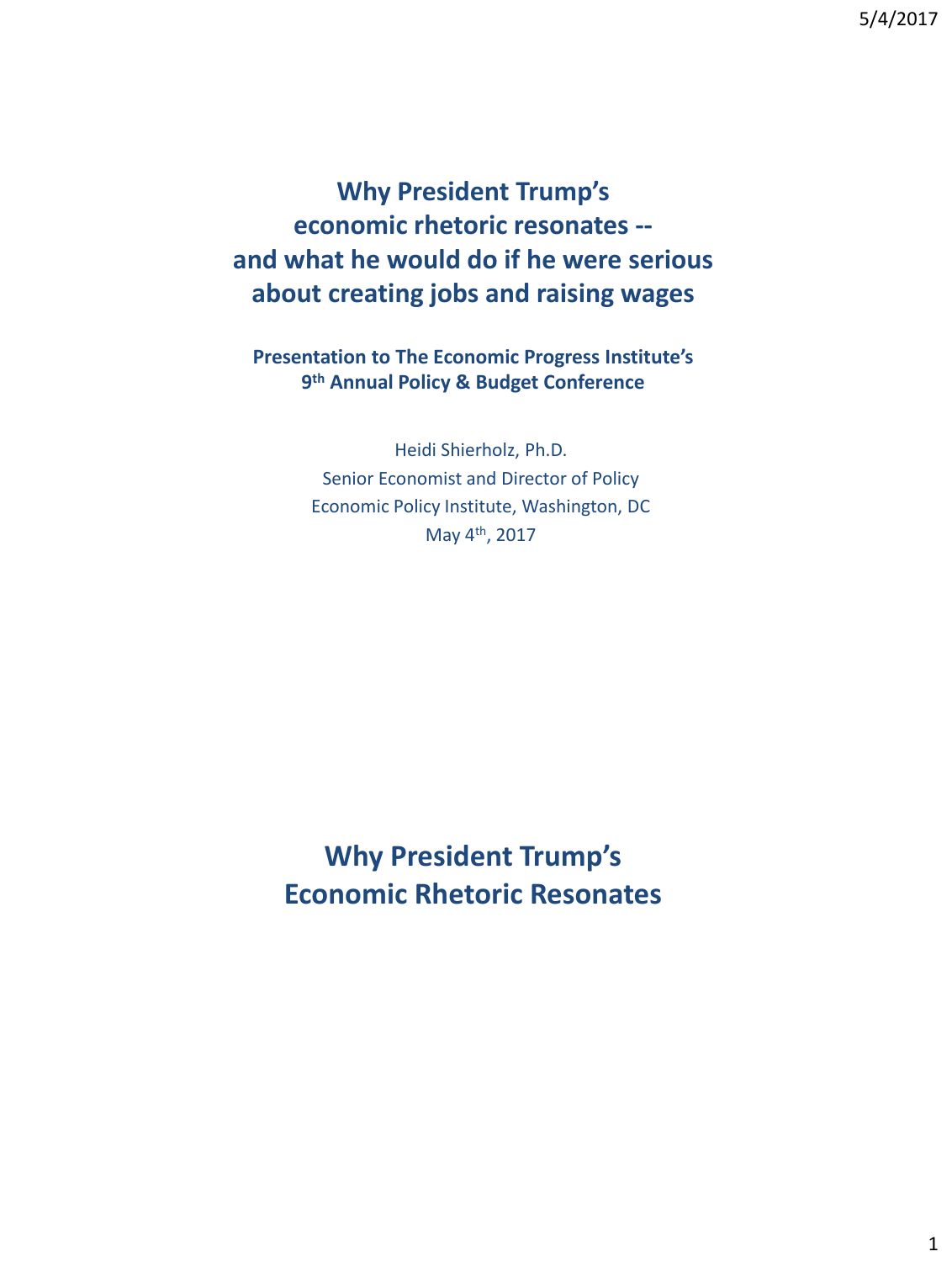

# **Dramatic improvement in the unemployment rate**<br>Unemployment rate of workers age 16 and older, 1995–2017

## **But top lines do not tell the whole story**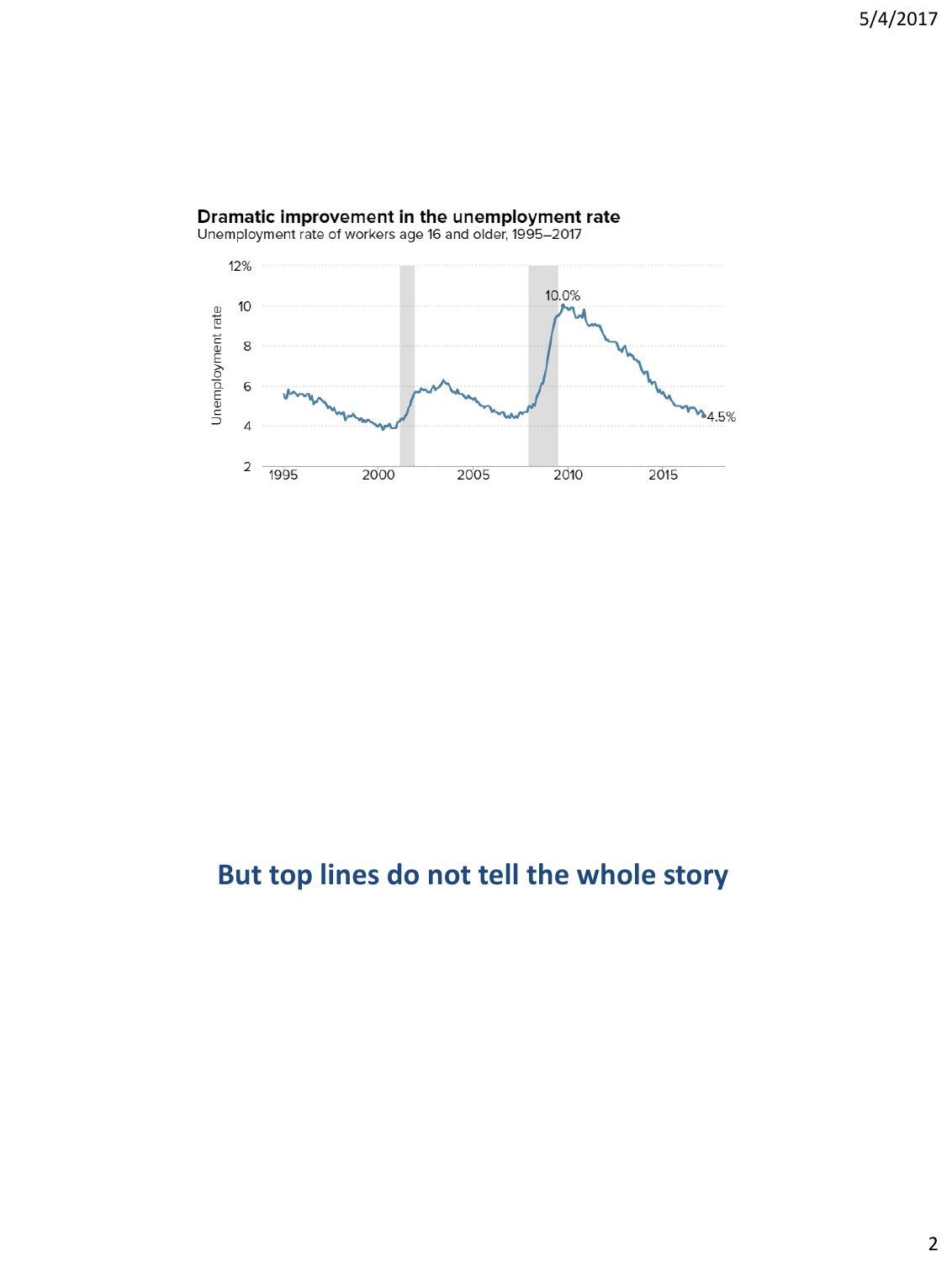

### **Job Changes by County, 2007-2016**

# The typical worker earns \$17.86 per hour.<br>Median hourly wage, 1973-2016

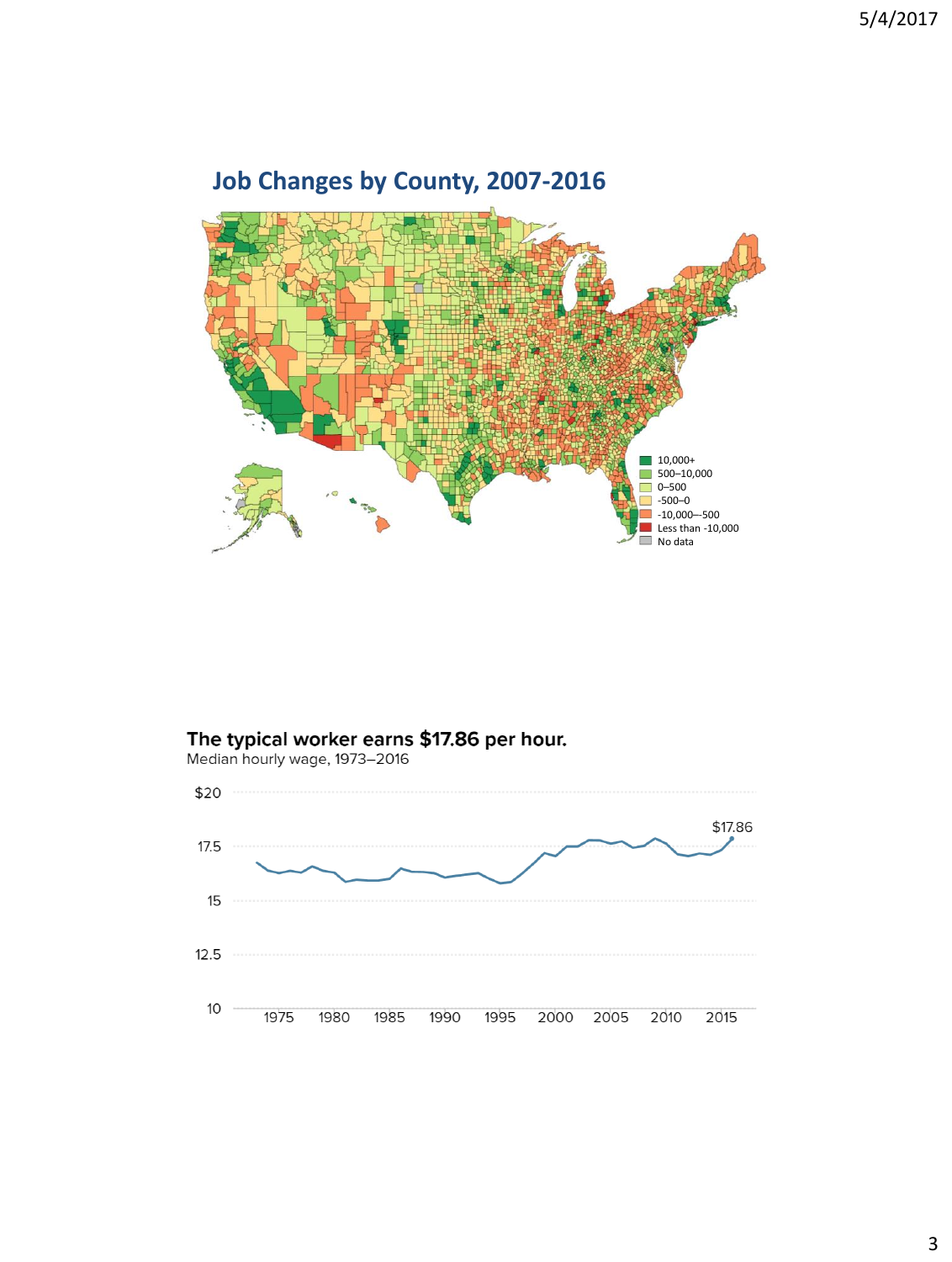

#### The typical family has a net worth of \$81,400.

#### The typical black family has a net worth of \$11,030.

Wealth for families at the median, by race and ethnicity, 2013 dollars

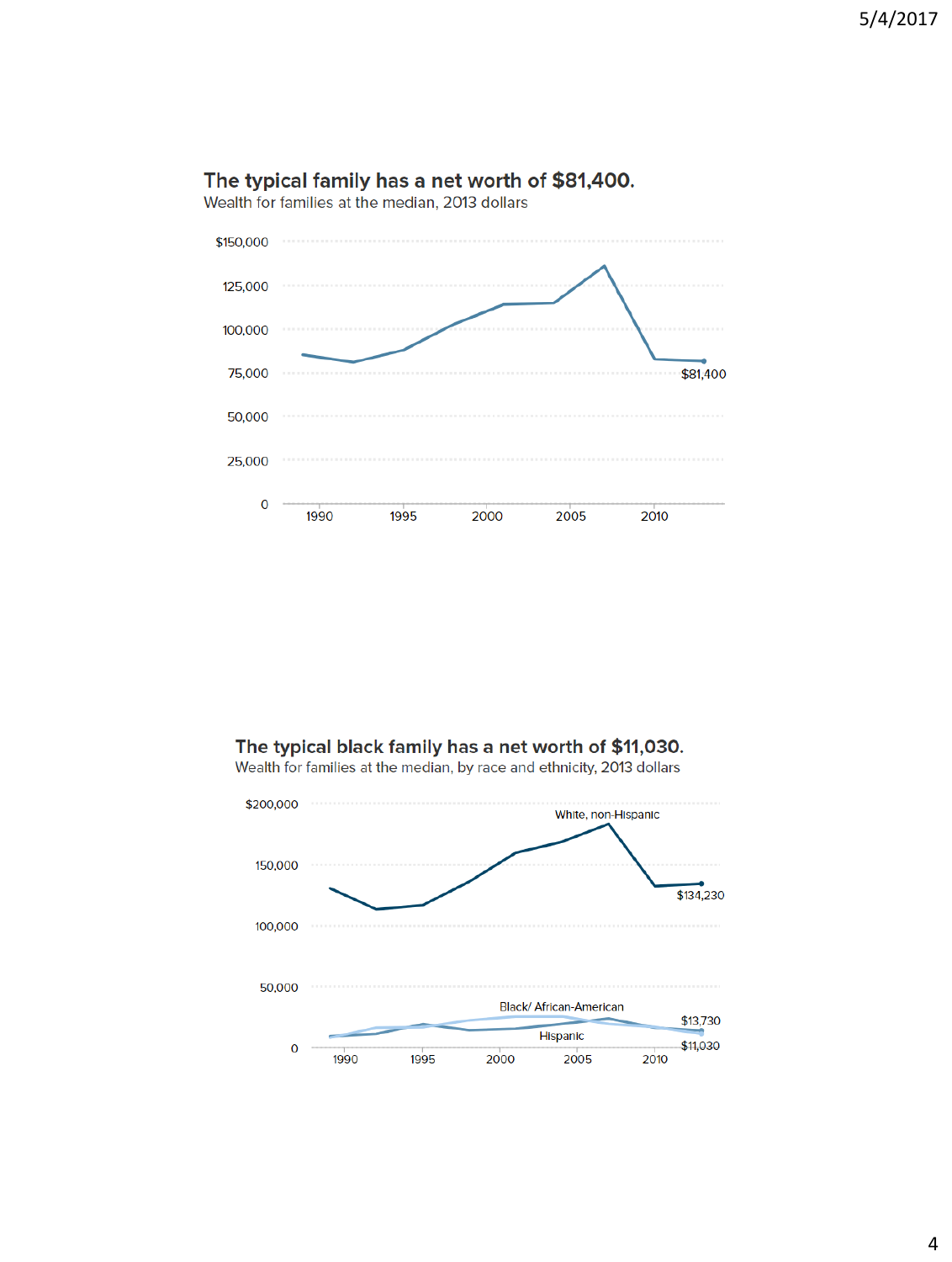## **What Trump Has Done for Workers in His First 105 Days**

•His Budget Cuts Funding for DOL and DOT

•Quietly blocked the "Fair Pay Safe Workplaces" rule while championing weak "Buy America" EO

- •Delayed the Silica Rule
- •Nominated Neil Gorsuch to the Supreme Court
- •Nominated Andrew Puzder -> Alexander Acosta to DOL
- •Delayed the Fiduciary Rule

•Tried to overhaul health care with a plan that would have been devastating, and proposed a tax plan that would be a windfall to the wealthy

•Has not done anything on Infrastructure

For continual updates, go to www.epi.org/policywatch

**What a Real Agenda for Working People Looks Like**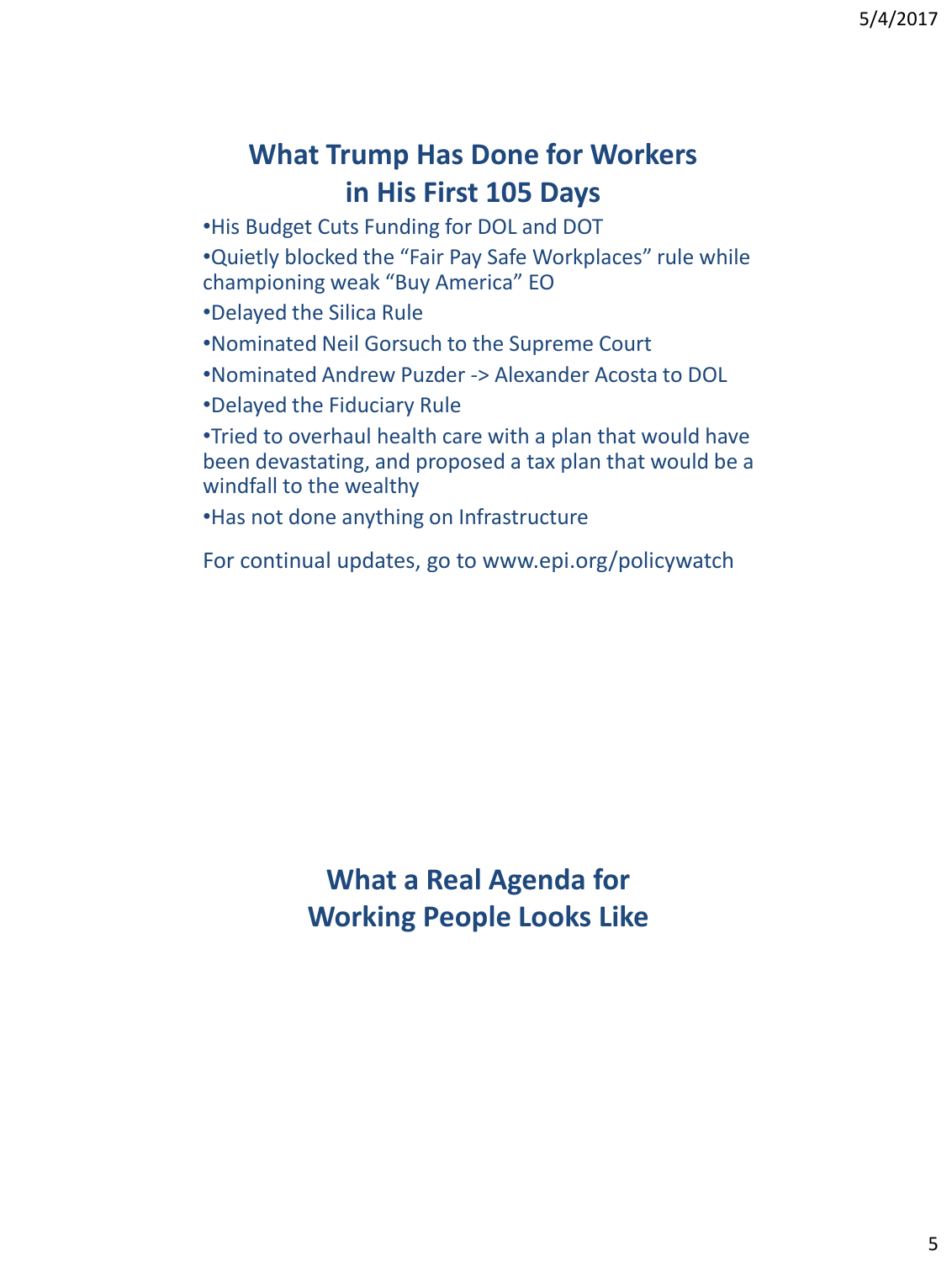

#### Disconnect between productivity and a typical worker's compensation, 1948-2015

## **What a Real Agenda for Working People Looks Like**

- •Strengthen Collective Bargaining Rights
- •Boost Labor Standards
- •Paid family leave, paid sick leave, disability insurance
- •Strong Enforcement of Labor Standards
- •Comprehensive Immigration Reform
- •Pursue Full Employment, including making large infrastructure investments
- •Reduce our Trade Deficit
- •Higher Tax Rates At the Top